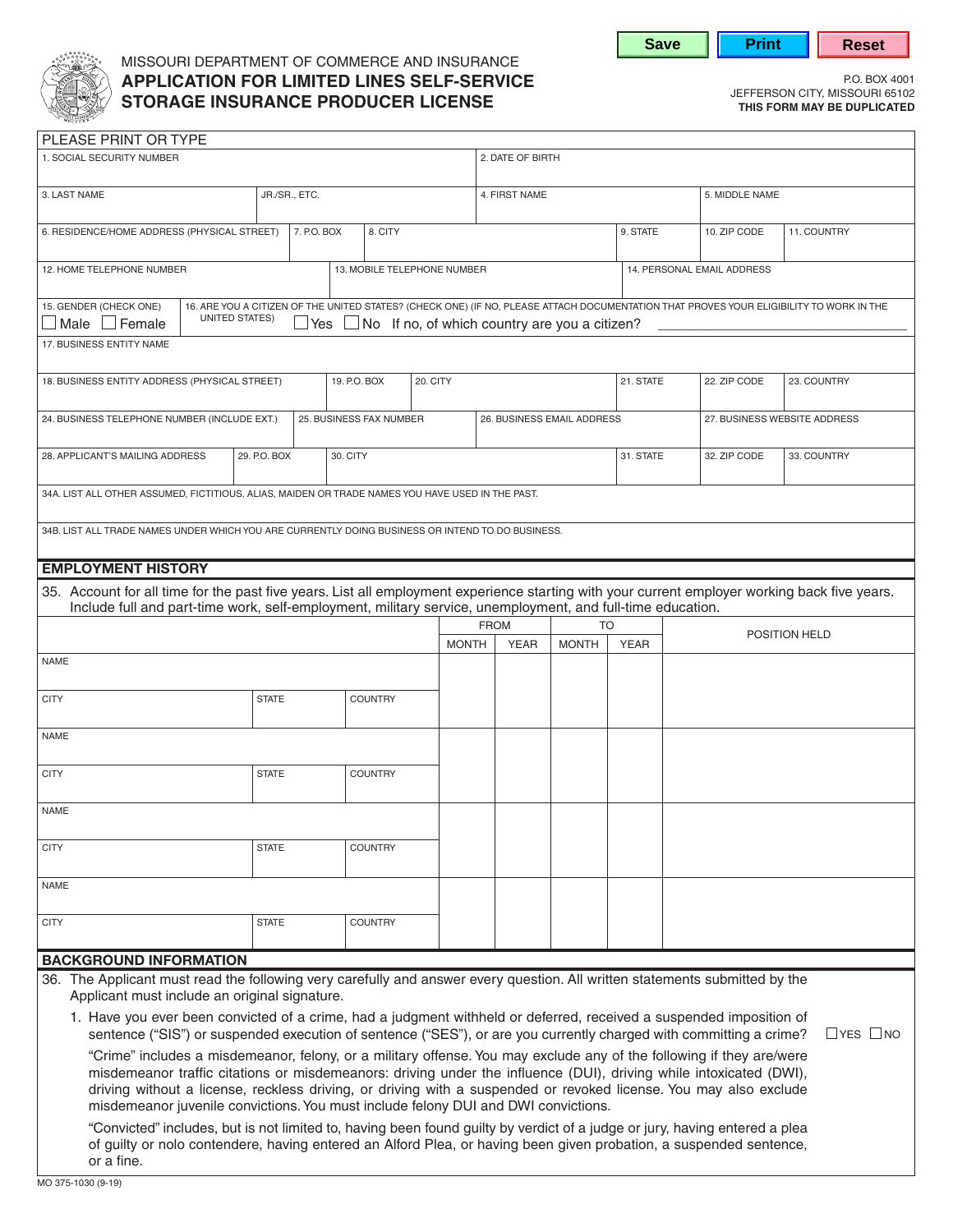#### **BACKGROUND INFORMATION**

| "Had a judgment withheld or deferred" includes circumstances in which a guilty plea was entered and/or a finding of |
|---------------------------------------------------------------------------------------------------------------------|
| guilt was made, but imposition or execution of the sentence was suspended (for instance, the defendant was given a  |
| suspended imposition of sentence or a suspended execution of sentence – sometimes called an "SIS" or "SES").        |

Unless excluded by the language above, you must disclose convictions that have been expunged.

If you answer yes, you must attach to this application:

- a) a written statement explaining the circumstances of each incident,
- b) a certified copy of the charging document, and
- c) a certified copy of the official document that demonstrates the resolution of the charges or any final judgment.
- 2. Have you ever been named or involved as a party in an administrative proceeding or action regarding any professional or occupational license or registration?  $\Box$  YES  $\Box$  NO

 "Involved" also includes the act of surrendering a license to resolve an administrative proceeding or action. "Involved" "Involved" means having a license censured, suspended, revoked, canceled, terminated or being assessed a fine, a voluntary forfeiture, a cease and desist order, a prohibition order, a consent order, or being placed on probation. also means being named as a party to an administrative or arbitration proceeding that is related to a professional or occupational license or is related to the lack of such license. "Involved" also means having a license application denied or the act of withdrawing an application to avoid a denial.You must INCLUDE any business so named because of your actions or because of your capacity as an owner, partner, officer, director, or member or manager of a Limited Liability Company. You may EXCLUDE terminations due solely to noncompliance with continuing education requirements or failure to pay a renewal fee.

If you answer yes, you must attach to this application:

- a) a written statement identifying the type of license and explaining the circumstances of each incident,
- b) a copy of the Notice of Hearing or other document that states the charges and allegations, and

| D) a copy of the Notice of Hearing of other document that states the charges and allegations, and<br>c) a certified copy of the official document that demonstrates the resolution of the charges and/or a final judgment.                                                                                                                                                                                                                                                                                                                                                                                                                                                                                         |                      |
|--------------------------------------------------------------------------------------------------------------------------------------------------------------------------------------------------------------------------------------------------------------------------------------------------------------------------------------------------------------------------------------------------------------------------------------------------------------------------------------------------------------------------------------------------------------------------------------------------------------------------------------------------------------------------------------------------------------------|----------------------|
| 3. Has any demand been made or judgment rendered against you or any business of which you are or were an owner,<br>partner, officer or director, or member or manager of a Limited Liability Company, for overdue monies by a provider,<br>an administrator, an insurer, an insured, or a producer?                                                                                                                                                                                                                                                                                                                                                                                                                | $\Box$ YES $\Box$ NO |
| Have you or any business of which you are or were an owner, partner, officer or director, or member or manager of a<br>Limited Liability Company ever been subject to a bankruptcy proceeding?                                                                                                                                                                                                                                                                                                                                                                                                                                                                                                                     | $\Box$ YES $\Box$ NO |
| If you answer yes, you must attach to this application:<br>a) a written statement explaining the circumstances of the demand or judgment,<br>b) a certified copy of the judgment, a copy of the demand, and copies of any other relevant documents,<br>c) a certified copy of the official document that demonstrates the resolution of the demand or judgment,<br>d) a written statement detailing the case number, type of bankruptcy, the court it was filed before, and summarizing<br>the details of the indebtedness and arrangements for repayment,<br>e) a certified copy of the "Notice of Bankruptcy" or its equivalent, and<br>f) a certified copy of the "Order Discharging Debtor" or its equivalent. |                      |
| 4. Have you failed to pay state or federal income tax?                                                                                                                                                                                                                                                                                                                                                                                                                                                                                                                                                                                                                                                             | $\Box$ YES $\Box$ NO |
| Have you failed to comply with an administrative or court order directing payment of state or federal income tax?                                                                                                                                                                                                                                                                                                                                                                                                                                                                                                                                                                                                  | $\Box$ YES $\Box$ NO |
| If you answer yes, you must attach to this application:<br>a) a written statement explaining the circumstances of each administrative or court order,<br>b) copies of all relevant documents (i.e. demand letter from the Department of Revenue or Internal Revenue<br>Service, etc.),<br>c) a certified copy of each administrative or court order, judgment, and/or lien, and<br>d) a certified copy of the official document that demonstrates the resolution of the tax delinquency (i.e. tax<br>compliance letter, etc.).                                                                                                                                                                                     |                      |
| 5. Are you currently a party to, or ever been found liable in, any lawsuit, arbitration or mediation proceeding involving<br>allegations of fraud, misappropriation or conversion of funds, misrepresentation or breach of fiduciary duty?                                                                                                                                                                                                                                                                                                                                                                                                                                                                         | $\Box$ YES $\Box$ NO |
| If you answer yes, you must attach to this application:<br>a) a written statement summarizing the details of each incident,<br>b) a certified copy of the Petition, Complaint or other document that commenced the lawsuit and/or arbitration, or<br>mediation proceedings, and<br>c) a certified copy of the official document that demonstrates the resolution of the charges and/or a final judgment.                                                                                                                                                                                                                                                                                                           |                      |
|                                                                                                                                                                                                                                                                                                                                                                                                                                                                                                                                                                                                                                                                                                                    |                      |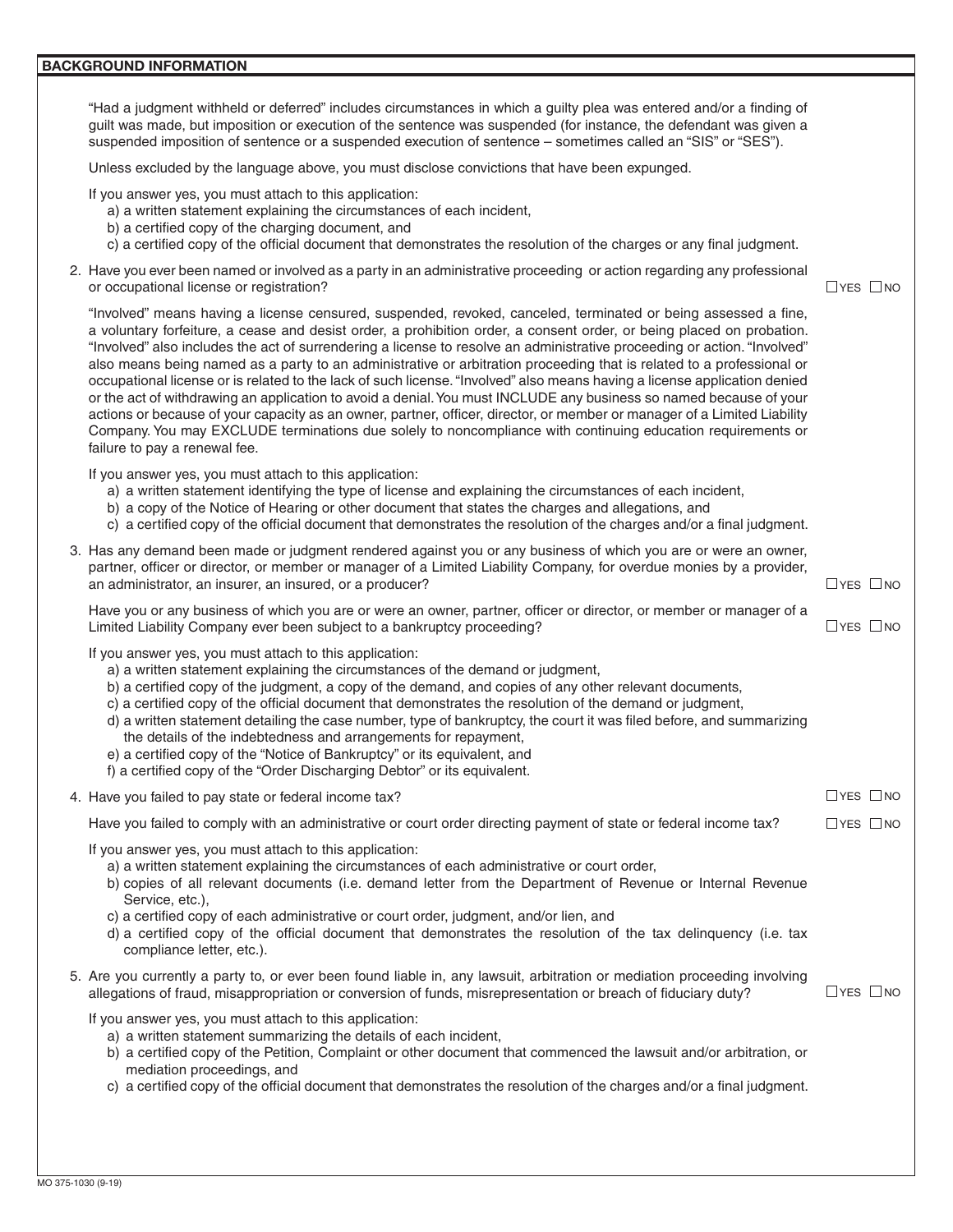### **BACKGROUND INFORMATION**

| 6. Have you ever had an insurance agency contract or any other business relationship with an insurance company<br>terminated for any alleged misconduct?                                                                                                                                                                   | $\Box$ YES $\Box$ NO |  |  |  |  |  |
|----------------------------------------------------------------------------------------------------------------------------------------------------------------------------------------------------------------------------------------------------------------------------------------------------------------------------|----------------------|--|--|--|--|--|
| Has any business in which you are or were an owner, partner, officer or director ever had an insurance agency<br>contract or any other business relationship with an insurance company terminated for any alleged misconduct?                                                                                              | $\Box$ YES $\Box$ NO |  |  |  |  |  |
| Have you or any business in which you are or were a member or manager of a Limited Liability Company, ever had an<br>insurance agency contract or any other business relationship with an insurance company terminated for any alleged<br>misconduct, that has not been previously reported to the department?             | $\Box$ YES $\Box$ NO |  |  |  |  |  |
| If you answer yes, you must attach to this application:<br>a) a written statement summarizing the details of each incident and explaining why you feel this incident should not<br>prevent you from receiving a limited lines self-service storage insurance producer license, and<br>b) copies of all relevant documents. |                      |  |  |  |  |  |
| 7. Do you currently have or have you had a child support obligation?                                                                                                                                                                                                                                                       | $\Box$ YES $\Box$ NO |  |  |  |  |  |
| If you answer yes:                                                                                                                                                                                                                                                                                                         |                      |  |  |  |  |  |
| a) are you in arrearage?                                                                                                                                                                                                                                                                                                   | $\Box$ YES $\Box$ NO |  |  |  |  |  |
| b) by how many months are you in arrearage? ___________________ months                                                                                                                                                                                                                                                     |                      |  |  |  |  |  |
| c) what is the total amount of your arrearage? _____________                                                                                                                                                                                                                                                               |                      |  |  |  |  |  |
| d) are you currently subject to a repayment agreement to cure the arrearage? (If you answer yes, provide<br>documentation showing an approved repayment plan from the appropriate state child support agency.)                                                                                                             | $\Box$ YES $\Box$ NO |  |  |  |  |  |
| e) are you in compliance with said repayment agreement? (If you answer yes, provide documentation showing<br>proof of current payments from the appropriate state child support agency.)                                                                                                                                   | $\Box$ YES $\Box$ NO |  |  |  |  |  |
| f) are you the subject of a child support related subpoena/warrant? (If you answer yes, provide documentation<br>showing proof of current payments or an approved repayment plan from the appropriate state child support                                                                                                  |                      |  |  |  |  |  |
| agency.)                                                                                                                                                                                                                                                                                                                   | $\Box$ YES $\Box$ NO |  |  |  |  |  |
| g) have you ever been convicted of a misdemeanor or felony for failure to pay child support?                                                                                                                                                                                                                               | $\Box$ YES $\Box$ NO |  |  |  |  |  |
|                                                                                                                                                                                                                                                                                                                            |                      |  |  |  |  |  |

## **APPLICANT'S CERTIFICATION AND ATTESTATION**

37. The Applicant must read the following very carefully:

- 1. I hereby certify, under penalty of perjury, that all of the information submitted in this application and attachments is true and complete. I am aware that submitting false information or omitting pertinent or material information in connection with this application is grounds for license revocation or denial of the license and may subject me to civil or criminal penalties.
- 2. I further certify that I grant permission to the Director to verify my information with any federal, state and/or local government agency, current or former employer, or insurance company.
- 3. I further certify, under penalty of perjury, that a) I have no outstanding state or federal income tax obligations, or b) I have an outstanding state or federal income tax obligation and I have provided all information and documentation requested in Background Information Question 36.4.
- 4. I further certify, under penalty of perjury, that a) I have no child support obligation, b) I have a child support obligation and I am currently in compliance with that obligation, or c) I have a child support obligation that is in arrears, I am in compliance with a repayment plan to cure the arrears, and I have provided all information and documentation requested in Background Information Question 36.7.
- 5. I authorize the Director to give any information concerning me, as permitted by law, to any federal, state or municipal agency, or any other governmental organization. I further release the Director and all persons acting on the Director's behalf from any and all liability of whatever nature by reason of furnishing such information.
- 6. I acknowledge that I understand and will comply with the self-service storage laws and regulations of Missouri and of any other jurisdiction to which I apply for licensure.
- 7. Non-Resident License Applicants: I certify that I am licensed and in good standing in my home state/resident state for the lines of authority requested from Missouri. (Applies only if Applicant's home state/resident state issues licenses that authorize the marketing of limited lines self-storage insurance.)